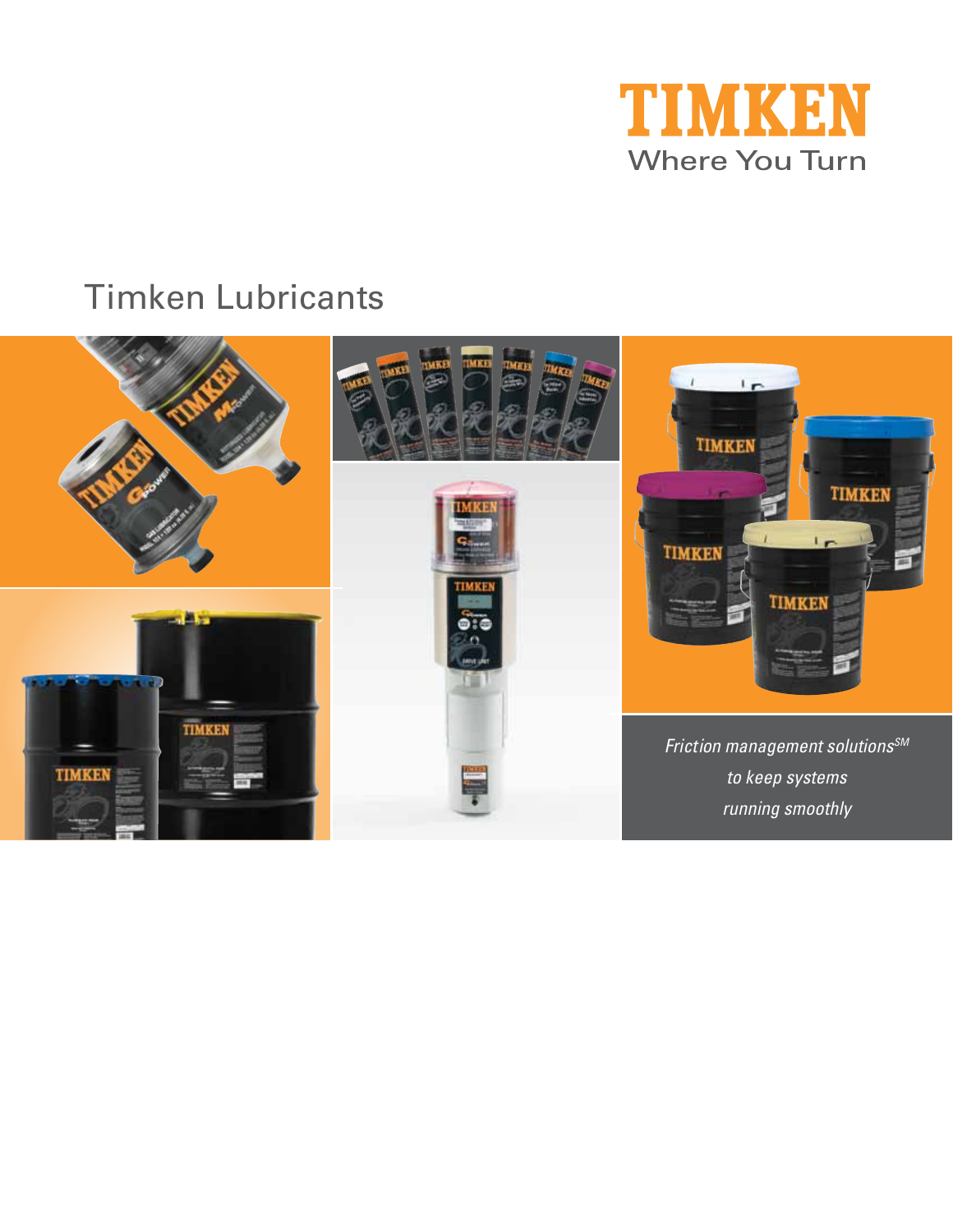# **Helping customers enhance system performance**

The Timken Company, a global leader in bearing and steel technology, understands the importance of friction management. The Timken line of application- and environment-specific lubricants was developed by leveraging our knowledge of tribology and anti-friction bearings and how these two elements affect overall system performance. Timken lubricants help bearings and related components operate effectively in demanding industrial operations. Hightemperature, anti-wear and water-resistant additives offer superior protection in challenging environments.

Similar to our bearings, all Timken lubrication products are backed by highly trained customer service and technical support. Industrial customers turn to Timken for comprehensive friction management solutions, which extend beyond bearings to include delivery systems, lubrication, condition monitoring systems, training and bearing repair services. We help customers analyze performance and recommend options that make sense for their unique operating conditions and maintenance intervals.





# **A single source, many lubrication options**

The seven primary lines of Timken lubricants compliment our G-Power and M-Power single-point lubricators, C-Power centralized multi-point lubricators and our global offering of lubrication products. G-Power, M-Power and C-Power units consistently distribute grease into machine operations. These canisters can be filled with Timken lubricants or many other types of commercial lubricants and mounted into place with a full line of Timken accessories.

Around the world, customers use Timken lubricants for rail bearings, rolling mills, power generation equipment, construction and



transportation vehicles, and other industrial applications. With more than a century of leadership in developing friction management solutions, Timken is a trusted source for a broad range of bearings – and products that help keep all bearings and related components running smoothly.

*For more information on Timken lubricants, contact your authorized Timken distributor or sales representative or visit www.timken.com/lubrication.*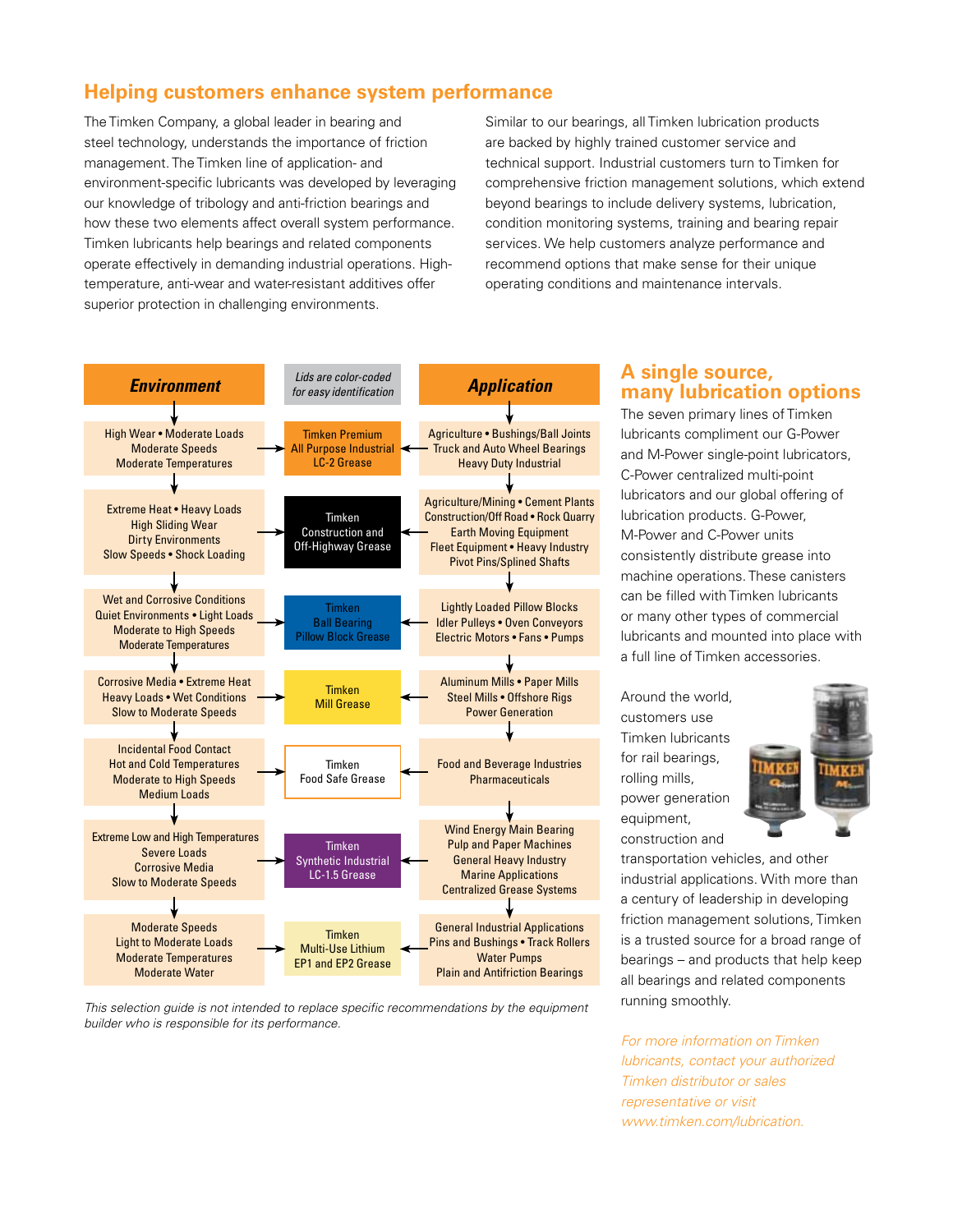#### **Timken Premium All Purpose Industrial LC-2 Grease**



- NLGI No. 2 extreme pressure, lithium-complex thickened grease
- Solid protection against rust and corrosion
- Excellent protection against wear
- Operating temperature range of -40° C to 149° C (-40° F to 300° F) • Applications: Ideal for industrial bearings operating at higher-than-average temperatures and/or subjected to shock loading, as well as heavy-duty on- and off-road applications, wheel bearings, axles, ball joints, U joints, power takeoffs, king pins, bushings, trucks, buses and automobiles
- Available in: -400 g (14.1 oz.) cartridges, 10/case Part #GR217C
	- $-454$  g (1 lb.) tubs, 6/case Part #GR217T
		- -1 kg (2.2 lb.) tubs Part #GR217F -5 kg (11 lb.) pail – Part #GR217G
		- -16 kg (35.3 lb.) pail Part #GR217P
		- -55 kg (121.3 lb.) keg Part #GR217K
		- -180 kg (396.8 lb.) drum Part #GR217D

## **Timken Food Safe Grease**

- NLGI No. 2 aluminum-complex thickened lubricating grease • Provides for improved low- and high-temperature performance
	- Contains extra-pressure, anti-wear additives and corrosion and oxidation inhibitors
	- Operating temperatures from -40° C to 149° C (-40° F to 300° F)
	- Applications: Food processing operations
	- Available in: -400 g (14.1 oz.) cartridges, 10/case Part #GR231C
		- -1 kg (2.2 lb.) tubs Part #GR231F -16 kg (35.3 lb.) pail – Part #GR231P -55 kg (121.3 lb.) keg – Part #GR231K -180 kg (396.8 lb.) drum – Part #GR231D



#### **Timken Ball Bearing Pillow Block Grease**

- NLGI No. 2 polyurea-thickened grease
- Outstanding long-life, moderately high-temperature lubrication of ball bearings
- Maintains mechanical shear stability
- Provides corrosion resistance, even in the presence of salt water
- Features low-noise characteristics and excellent pumpability
- Does not contain extreme-pressure additives but is inhibited against rust and oxidation
- Operating temperatures from -40° C to 163° C (-40° F to 325° F)
- Applications: Lightly loaded ball bearings in pillow blocks and conveyors that operate in high-temperature environments, including kiln and glasswork applications, electric motors, chemical manufacturing and noise-sensitive environments, ball bearings operating at mid- to high-speeds (10,000 RPM maximum), pumps, fans, electric motors and idler pulleys
- Available in: -400 g (14.1 oz.) cartridges, 10/case Part #GR220C
	- -1 kg (2.2 lb.) tubs Part #GR220F
	- -5 kg (11 lb.) pail Part #GR220G
	- -16 kg (35.3 lb.) pail Part #GR220P
	- -55 kg (121.3 lb.) keg Part #GR220K
	- -180 kg (396.8 lb.) drum Part #GR220D
- NOTE: GR218 has been superceded to GR220.

#### **Timken Synthetic Industrial LC-1.5 Grease**

- NLGI No. 1.5 multi-purpose, lithium-complex lubricating grease
- Contains extreme-pressure and anti-wear additives
- Inhibits corrosion
- Operating temperatures from -46° C to 180° C (-50° F to 356° F)
- Applications: Used in a variety of industrial, construction, agriculture and automotive applications
- Available in: -400 g (14.1 oz.) cartridges, 10/case Part #GR232C -16 kg (35.3 lb.) pail – Part #GR232P
	- -55 kg (121.3 lb.) keg Part #GR232K
	- -180 kg (396.8 lb.) drum Part #GR232D
-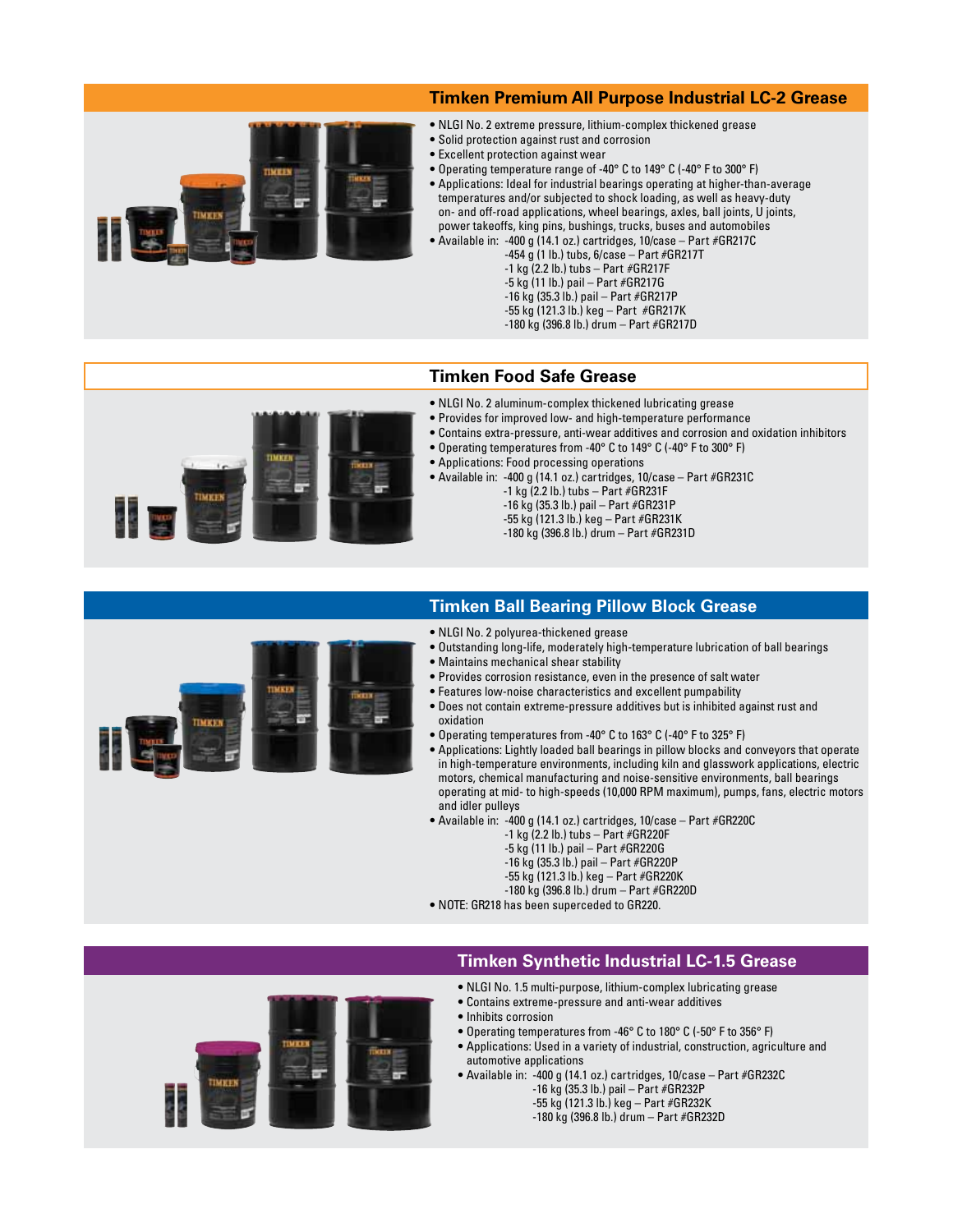### **Timken Construction and Off-Highway Grease**

- 
- NLGI No. 2 calcium sulfonate grease with 5 percent moly
- Provides resistance to extreme pressures caused by shock loading
- Timken OK Load 65 lb.
- Protects against rust and corrosion
- Offers excellent high-temperature properties
- Operating temperatures of -40° C to 204° C (-40° F to 400° F)
- Applications: High-load, low-speed applications such as mining, draglines, construction equipment, agriculture machinery, bulldozers, scrapers, earthmovers, cranes, backhoes, shovels, rollers, tractors, combines and cotton pickers
- Available in: -400 g (14.1 oz.) cartridges, 10/case Part #GR219C
	- $-1$  kg (2.2 lb.) tubs  $-$  Part  $#$ GR219F
	- -16 kg (35.3 lb.) pail Part #GR219P
	- -55 kg (121.3 lb.) keg Part #GR219K
	- -180 kg (396.8 lb.) drum Part #GR219D
	- -Bulk quantities available. Contact your Timken representative



• NOTE: GR181 (part #GR181D) available in drum only.

### **Timken Mill Grease**

- Calcium sulfonate-thickened grease
- Unsurpassed resistance to water washout
- Superior protection against rust and corrosion, including salt spray
- Excellent high-temperature properties
- Timken Mill Grease is formulated with high VI parafinic mineral oil, resulting in better oxidation stability than Black Magic™ formulated with low VI naphthenic base oil
- Operating temperatures from -40° C to 204° C (-40° F to 400° F)
- Applications: Steel mills, paper mills, aluminum mills, foundaries,
- cement plants, power generation, off-road applications, mineral processing, offshore rigs and marine applications
- This grease is available in three NLGI grades: -Part #GR181-NLGI No. 1.5 -Part #GR182-NLGI No. 2

| $-$ Part $#$ GR180G | $-$ Part $#GR182G$  |
|---------------------|---------------------|
| $-$ Part $#GR180P$  | $-$ Part #GR182P    |
| $-$ Part $#$ GR180K | $-$ Part $#$ GR182K |
| $-$ Part #GR180D    | $-$ Part $#GR182D$  |
|                     |                     |



- Fortified with rust and oxidation inhibitors
- Lithium soap thickened grease
- Operating temperatures from -34.4° C to 121.1° C (-30° F to 250° F)
- Used in a variety of applications where extreme pressure is required
- This grease is available in two NLGI grades: -Part #GR236-NLGI No. 1, EP1



 $-180$  kg (396.8 lb.) drum

**NOTE** 

*Timken Electric Motor Grease is no longer available. We recommend interchanging with Timken Ball Bearing Pillow Block Grease*

*Timken Ultra-High Speed Spindle Grease is no longer available.*

*Timken Synthetic Industrial LC-1.5 Grease has changed from Red grease to Purple grease. Same great performance with a new color.*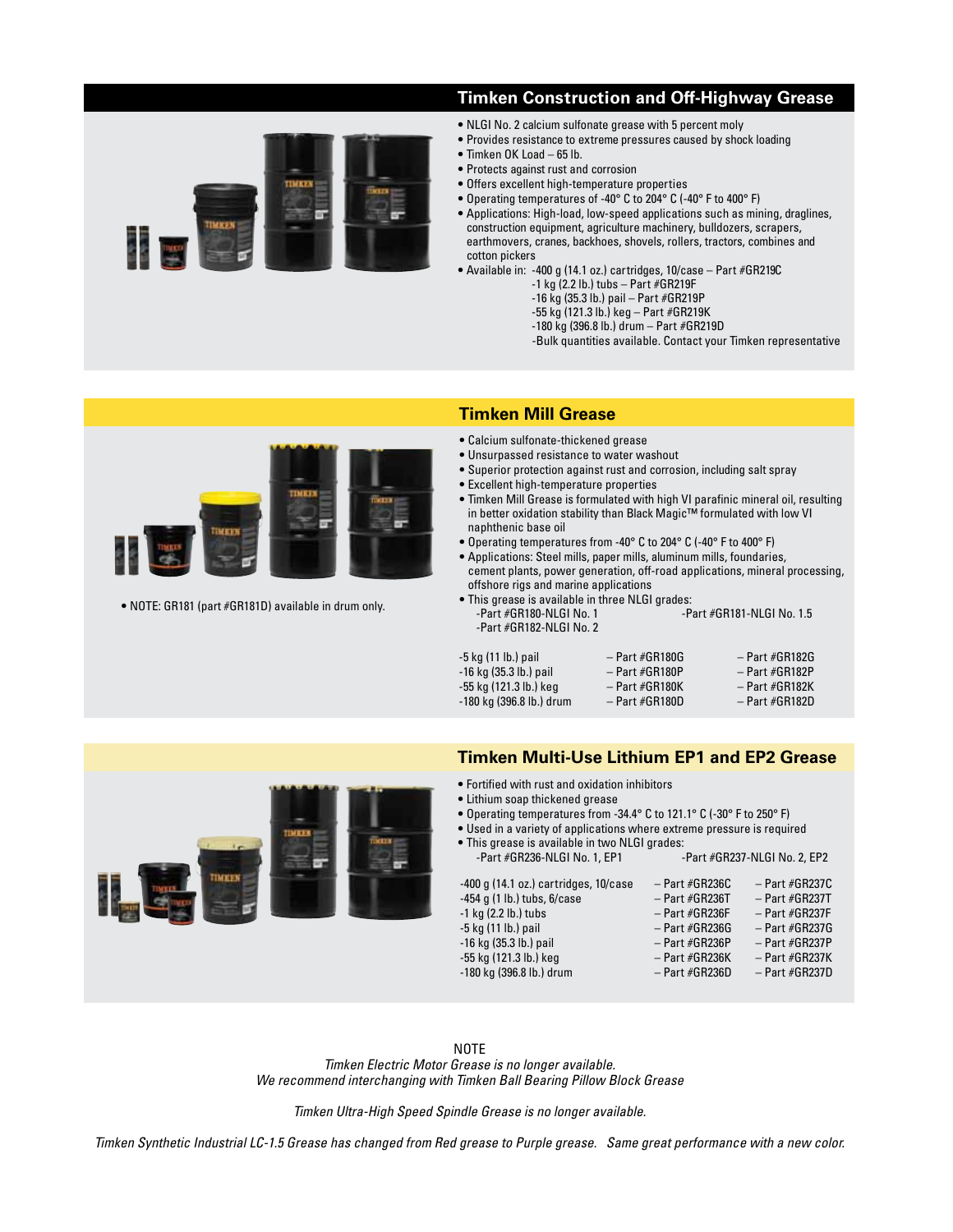The American Society for the Testing of Materials (ASTM) has established standards for the testing of lubricating greases. This table has taken the typical range of test results reported by the lubricant companies for each test and ranked them into a good, better, best order.

| <b>Grease</b>                                         | <b>Test</b>                                        | Good         | <b>Better</b>  | <b>Best</b>    | <b>Timken</b>  |  |
|-------------------------------------------------------|----------------------------------------------------|--------------|----------------|----------------|----------------|--|
|                                                       |                                                    |              |                |                |                |  |
| <b>Timken Premium</b>                                 | Four Ball Wear, ASTM D2266, 40 kg, 167° F, scar mm | 0.8          | 0.6, 0.7       | 0.4, 0.5       | 0.6            |  |
| <b>All Purpose Industrial</b><br><b>LC-2 Grease</b>   | Four Ball Weld, ASTM D2596, kg                     | 250          | 285            | >315           | 285            |  |
|                                                       | Timken OK Load, ASTM D2509, lbs.                   | 40, 45       | 50, 55         | >60            | 55             |  |
|                                                       |                                                    |              |                |                |                |  |
| <b>Timken Construction</b><br>and Off-Highway         | Wheel Bearing Leakage, ASTM D1263, 300° F, g       | 8            | $5\phantom{.}$ | $<1.0$         | 0.4            |  |
|                                                       | Rust Prevention, ASTM D6138, 10% Seawater, Rating  | $\mathbf{1}$ | 0.5            | 0              | 0.1            |  |
| Grease                                                | Four Ball Weld, ASTM D2596, kg                     | 250          | 285            | >315           | 620            |  |
|                                                       | Four Ball Wear, ASTM D2266, 40 kg, 167° F, scar mm | 0.8          | 0.6            | 0.45           | 0.45           |  |
|                                                       | Timken OK Load ASTM D2509, lbs.                    | 40, 45       | 50, 55         | >60            | 65             |  |
|                                                       | Operating Temperature Limit, °F                    | 300          | 350            | 400            | 400            |  |
|                                                       |                                                    |              |                |                |                |  |
| <b>Timken Ball Bearing</b>                            | Wheel Bearing Life, ASTM D3336, hrs@350°F          | 250          | 500            | $>750$         | 750            |  |
| <b>Pillow Block Grease</b>                            | Water Washout, ASTM D1264, 175° F, %               | 10           | 5              | $\overline{2}$ | $\overline{2}$ |  |
|                                                       | Rust Prevention, ASTM D6138, 10% Seawater, Rating  | $\mathbf{1}$ | 0.5            | 0              | $\mathbf{0}$   |  |
|                                                       |                                                    |              |                |                |                |  |
| <b>Timken</b>                                         | Mobility, US Steel, 0° F, gms/sec                  | 0.04         | 0.08           | >0.12          | 0.12           |  |
| <b>Mill Grease</b>                                    | Rust Prevention, ASTM D6138, 10% Seawater, Rating  | $\mathbf{1}$ | 0.5            | $\bf{0}$       | $\mathbf{0}$   |  |
|                                                       | Salt Fog, ASTM B117, hrs.                          | 1,000        | 1,500          | >2000          | 2,500          |  |
|                                                       | Water Sprayoff, ASTM D4049, % loss                 | 20           | 15             | <10            | $\overline{9}$ |  |
|                                                       | Water Washout, ASTM D1264, 175° F, % loss          | 10           | 5              | $2^{\circ}$    | 2.75           |  |
|                                                       | Timken OK Load, ASTM D2509, lbs.                   | 40, 45       | 50, 55         | >60            | 60             |  |
|                                                       |                                                    |              |                |                |                |  |
| <b>Timken Food Safe</b>                               | Four Ball Wear, ASTM D2266, 40 kg, 167° F, scar mm | 0.8          | 0.6, 0.7       | 0.4, 0.5       | 0.6            |  |
| Grease                                                | Four Ball Weld, ASTM D2596, kg                     | 250          | 285            | $>315$         | 315            |  |
|                                                       | Water Washout, ASTM D1264, 175° F, %               | 10           | 5              | $\overline{2}$ | 5              |  |
|                                                       |                                                    |              |                |                |                |  |
| <b>Timken Synthetic</b>                               | Four Ball Wear, ASTM D2266, 40 kg, 167° F, scar mm | 0.8          | 0.6, 0.7       | 0.4, 0.5       | 0.6            |  |
| <b>Industrial LC-1.5 Grease</b>                       | Four Ball Weld, ASTM D2596, kg                     | 250          | 285            | $>315$         | 285            |  |
|                                                       | Timken OK Load, ASTM D2509, lbs.                   | 40, 45       | 50, 55         | >60            | 55             |  |
|                                                       |                                                    |              |                |                |                |  |
| <b>Timken Multi-Use</b><br><b>Lithium EP1 and EP2</b> | <b>Economical Multi-Use Grease</b>                 |              |                |                |                |  |
|                                                       |                                                    |              |                |                |                |  |
| <b>Grease</b>                                         |                                                    |              |                |                |                |  |